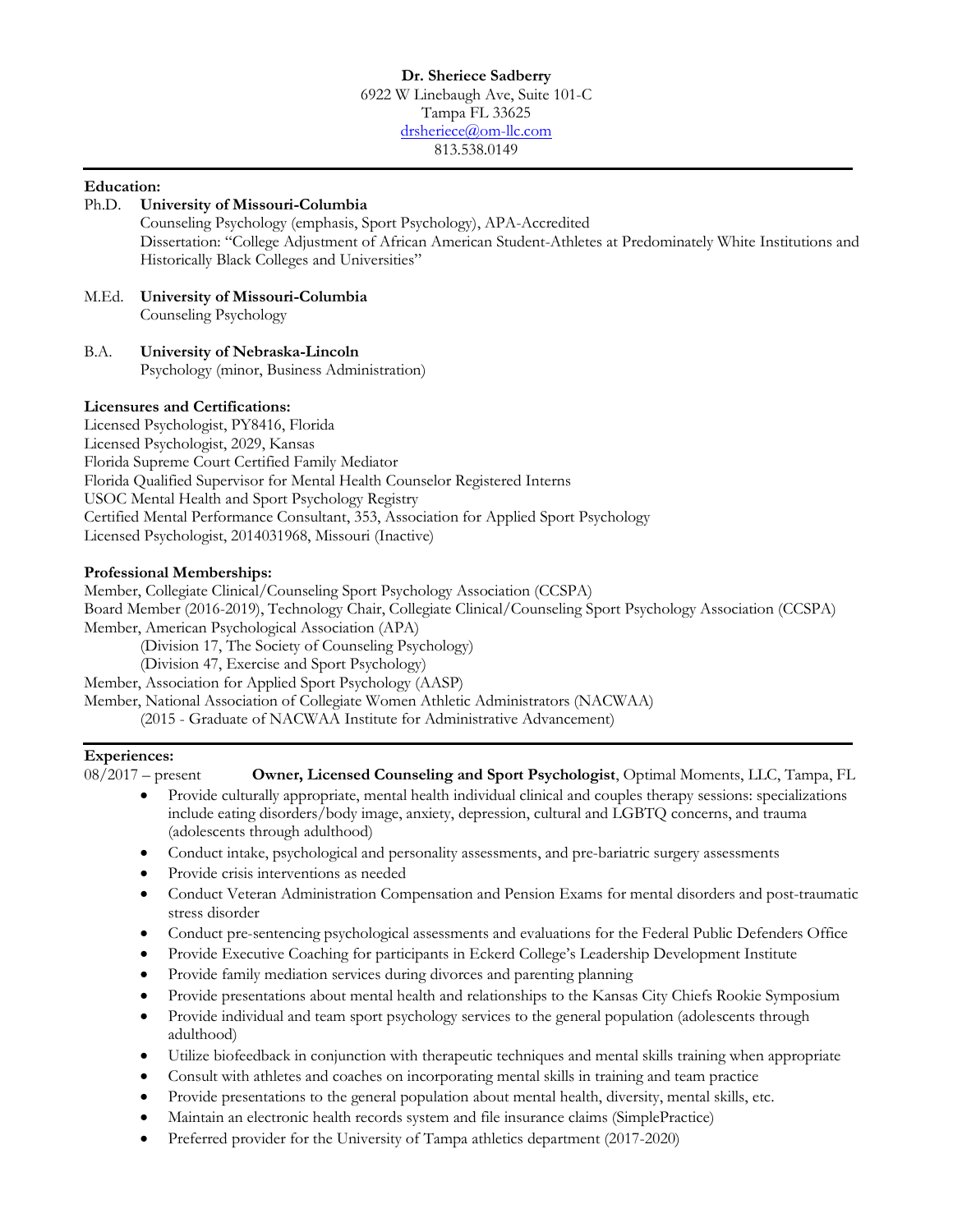01/2015 – 07/2017 **Counseling and Sport Psychology Consultant,** Buckner Sports Law, Lawrence, KS

• Consulted on legal matters that involve mental health, sport psychology, and risk management concerns

- Provide culturally appropriate, mental health individual clinical and couples therapy sessions: specializations include eating disorders/body image, anxiety, depression, cultural and LGBTQ concerns, and trauma (adolescents through adulthood)
- Conduct intake, psychological and personality assessments, and pre-bariatric surgery assessments
- Conduct Veteran Administration Compensation and Pension Exams for mental disorders and post-traumatic stress disorder
- Provide crisis interventions as needed
- Provide individual and team sport psychology services to the general population (adolescents and young adults)
- Utilize biofeedback in conjunction with therapeutic techniques and mental skills training when appropriate
- Consult with athletes and coaches on incorporating mental skills in training and team practice
- Provide presentations to the general population about mental health, diversity, mental skills, etc.
- Maintain an electronic health records system and file insurance claims (SimplePractice)
- Preferred provider for Kansas Athletics, Inc (1/2016-7/2017)
- Preferred provider for Kansas City Chiefs (8/2014-7/2017)

#### 08/2014 – 07/2017 **Rookie Success Program Facilitator,** Kansas City Chiefs, Kansas City, MO

- Oversaw the delivery of presentations designed to assist with the transition to being a professional athlete to the newly acquired, first-year football players (10-20 athletes)
- Led presentations on stress management, healthy relationships, unhealthy relationships, decision making, life transition, and non-discrimination
- Preferred provider for the organization for all athletes and their family members in need of mental health treatment

#### 1/2012 – 12/2015 **Licensed Counseling and Sport Psychologist**, Kansas Athletics, Inc., Lawrence, KS **Administrative Duties:**

- Reviewed and developed policies to address clinical best practices, such as creating a comprehensive Policy and Procedure Manual
- Coordinated clinical care with athletics sports medicine department, campus services and community outpatient and inpatient services
- Implemented and maintained an electronic health records system (Titanium Schedule)
- Maintained a budget and finances related to the provision of psychological services
- Utilized website content and media outlets (Twitter) to introduce psychological services and reduce stigma
- Provided consultation on athletic department committees addressing student-athlete well-being
- Introduced high school recruits, parents and current student-athletes to services provided
- Served as a guest lecture about relevant psychological concerns to undergraduate classes
- Ensured clinical services are in compliance with regulatory agencies, state and federal laws, and professional accrediting agencies

#### **Clinical Duties:**

- Provided culturally appropriate, individual clinical and sport psychology services to an athletic department with approx. 550 student-athletes
- Conducted intakes, psychological and personality assessments and ADHD screenings
- Provided on-call crisis interventions for student-athletes and consultation with families, coaches and administrators for crisis management
- Designed and delivered psychoeducational workshops for student-athletes, coaches, and staff
- Provided weekly, 1-hour individual supervision to one post-doctoral counselor
- Provided weekly, 1-hour individual supervision to three doctoral graduate assistants

<sup>10/2011</sup> – 07/2017 **Owner, Licensed Counseling and Sport Psychologist**, Optimal Moments, LLC, Lawrence, KS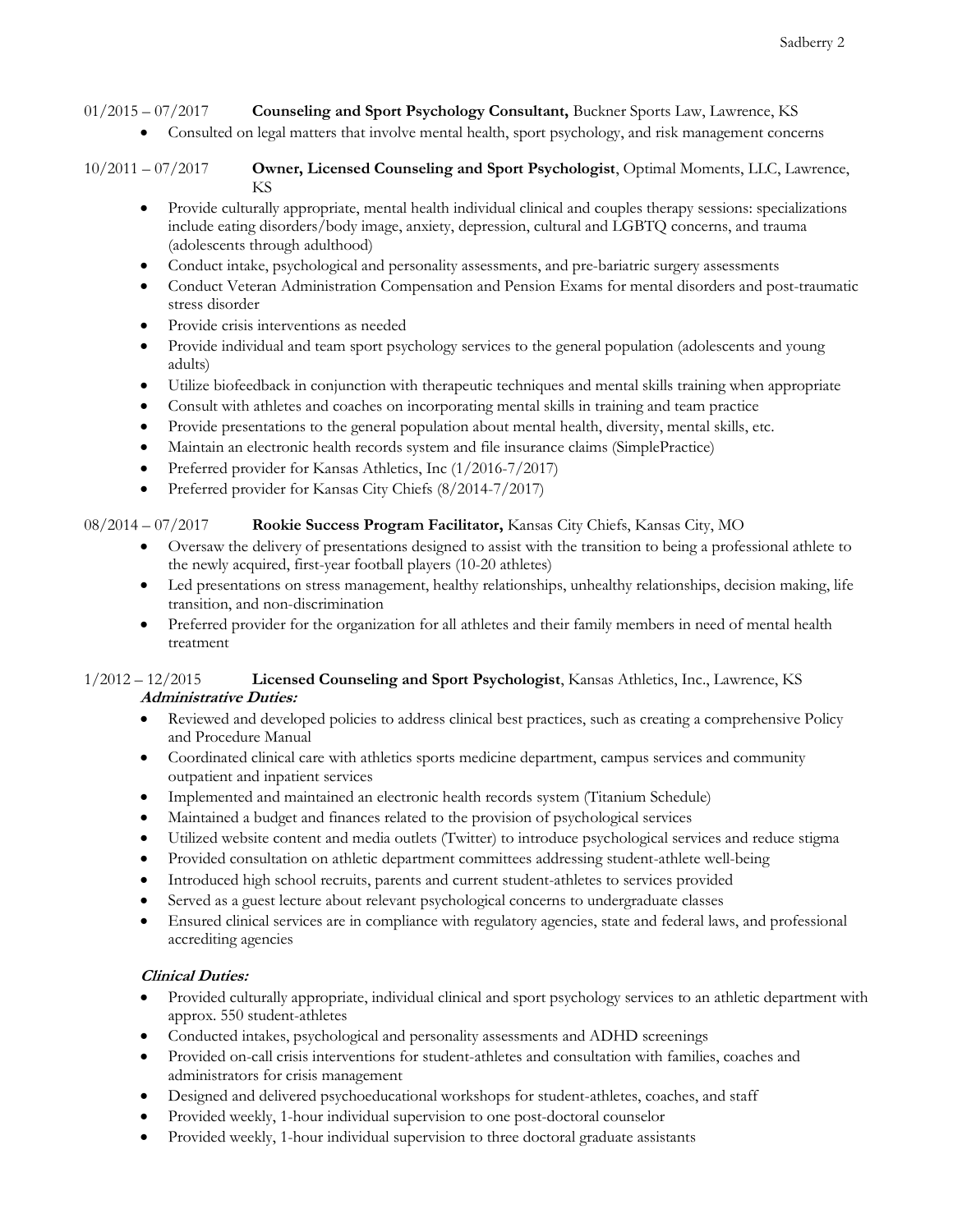- Facilitated team interventions for 16 sport teams, coach development consultations, and training on the incorporation of mental skills training in performance
- Utilized biofeedback in conjunction with therapeutic techniques and mental skills training when appropriate
- Assisted in leadership development individually, within a team, and through the KU Leads Emergent Leadership Retreat
- Led group yoga sessions upon request of teams and designed individual yoga routines for student-athletes

8/2010 – 1/2012 **Licensed Counseling and Sport Psychologist,** University Counseling Center, Florida State University, Tallahassee, FL

- Provided individual, group, and couples therapy to university students in a brief (10-session) therapeutic model
- Conducted intake, psychological, and personality assessments
- Provided walk-in crisis interventions for students and consultation with families, staff and administrators for crisis management
- Co-facilitated specialized support/empowerment and process groups
- Utilized biofeedback in conjunction with therapeutic techniques
- Organized and presented outreach presentations to students and campus community
- Designed a biofeedback lab/program
- Revitalized the center's marketing strategies and website to decrease stigma and increase access

8/2009 – 8/2010 **Clinical Internship,** Counseling & Wellness Center, University of Florida, Gainesville, FL

- Provided individual, group, and couples therapy to university students in a brief (15-session) therapeutic model
- Conducted intake, psychological, and personality assessments
- Provided walk-in crisis interventions for students and consultation with families, staff and administrators for crisis management
- Co-facilitated specialized support/empowerment and process groups
- Utilized biofeedback in conjunction with therapeutic techniques
- Organized and presented outreach presentations to student and campus community
- Participated in weekly clinical team consultation meetings

8/2008 – 5/2009 **Practicum Counselor,** University Counseling Center, University of Missouri, Columbia, MO

- Provided individual therapy to university students in a brief (12-session) therapeutic model
- Participated in weekly clinical team consultation meetings
- 8/2007 12/2007 **Practicum Counselor,** Assessment & Consultation Clinic, University of Missouri, Columbia,  $MO$ 
	- Observed and aided in scoring the Autism Diagnostic Interview (ADI-R) which is conducted with parents of children being assessed for autism spectrum
	- Observed Disability Determinations for community members
	- Developed and facilitated a psychoeducational self-esteem group for juvenile offenders
	- Participate in weekly for clinical team consultation meetings

### 8/2006 – 5/2007 **Practicum Career Counselor,** Hickman High School, Columbia, Missouri

• Provided individual therapy and career counseling to sophomore high school students at-risk of withdrawing from school for an average of 24 sessions

### 1/2006 – 5/2006 **Practicum Career Counselor,** Hickman High School, Columbia, Missouri

• Provided individual therapy and career counseling to sophomore high school students at-risk of withdrawing from school for an average 12 sessions

# 8/2005 – 12/2005 **Practicum Counselor,** University Counseling Center, University of Missouri, Columbia, MO

- Provided individual therapy to university students in a brief (12-session) therapeutic model
- Participated in weekly clinical team consultation meetings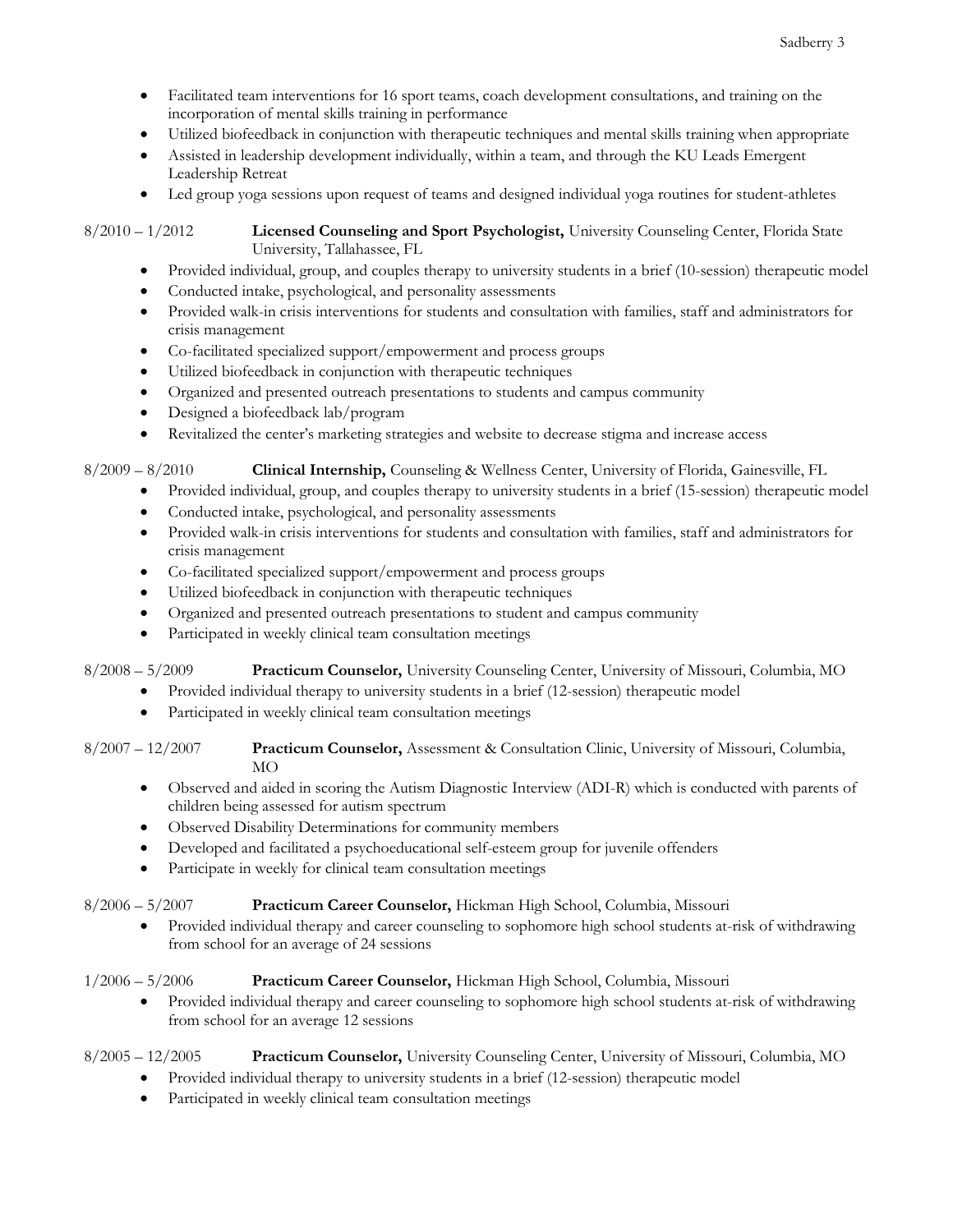#### 11/2003 – 5/2004 **Community Treatment Aide**, Visinet, Inc., Lincoln, NE

• Facilitated goals developed by therapists with clients

# 9/2002 – 5/2004 **Family Support Worker**, Visinet, Inc., Lincoln, NE

- Supervised visitations between parents and children
- Facilitated goals developed by therapists with parents
- Provided parents with various resources

### 4/2001 – 5/2002 **Youth Specialist II**, Cedars Home for Children, Lincoln, NE

- Assisted children with their goals and behavior plans
- Empathized with children as they prepared for their long-term placement
- Guided children and youth to develop a sense of belonging, mastery, independence, and generosity

# 11/2000 – 4/2001 **Relief Youth Specialist**, Cedars Youth Services, Lincoln, NE

- Substituted for full-time and part-time employees at the various programs offered by Cedars
- Assisted children with their goals and behavior plans

# **Clinical-Related Experiences:**

# **Clinical Supervision**<br>1/2012 – 8/2014 **Clin**

**Clinical Supervisor**, Kansas Athletics, Inc.

- Provided weekly, 1-hour individual supervision to one post-doctoral counselor (8/2013-8/2014)
- Provided weekly, 1-hour individual supervision to three doctoral graduate assistant (1/2012 7/2012; 8/2012  $-6/2013$ ;  $8/2015 - 12/2015$ )

1/2010 – 7/2010 **Clinical Supervisor**, Counseling & Wellness Center, University of Florida

- Provided weekly,  $1\frac{1}{2}$  hour individual supervision to one doctoral practicum student
- 8/2008 12/2008 **Clinical Supervisor**, Dept. of Educational, School, & Counseling, Psychology, University of Missouri
	- Provided weekly, 1-hour individual supervision to 2 master's level practicum students (1 at the MU Career Center and 1 at Hickman High School Success Center)

### **Therapeutic Groups**

- 2/2011 12/2011 **Take a Breath Mindfulness-Based Group**, University Counseling Center, Florida State University
	- Co-facilitated and developed curriculum for an 8-week, semi-structured, mindfulness-based group
- 10/2010 5/2011 **Black Student's Empowerment Group**, University Counseling Center, Florida State University
	- Co-facilitated a process group focusing on specific concerns of Black students
- 1/2010 4/2010 **Invincible Black Women's Empowerment Group**, Counseling & Wellness Center, University of Florida
	- Co-facilitated a process group focusing on specific concerns of Black women

# 8/2009 – 4/2010 **Making Peace with Food,** Counseling & Wellness Center, University of Florida

• Co-facilitated a process group focusing on moderate to severe disordered eating (anorexia, bulimia, and compulsive eating) in college-aged women

### 8/2009 – 12/2009 **First Generation Empowerment Group,** Counseling & Wellness Center, University of Florida

• Co-facilitated a semi-structured/process group focusing on specific concerns of first-generation college students

#### 8/2007 – 12/2007 **Self Esteem Group for Juvenile Offenders,** Assessment & Consultation Clinic, University of Missouri

• Co-facilitated a 6-week psycho-educational group for juvenile offenders age 13-15.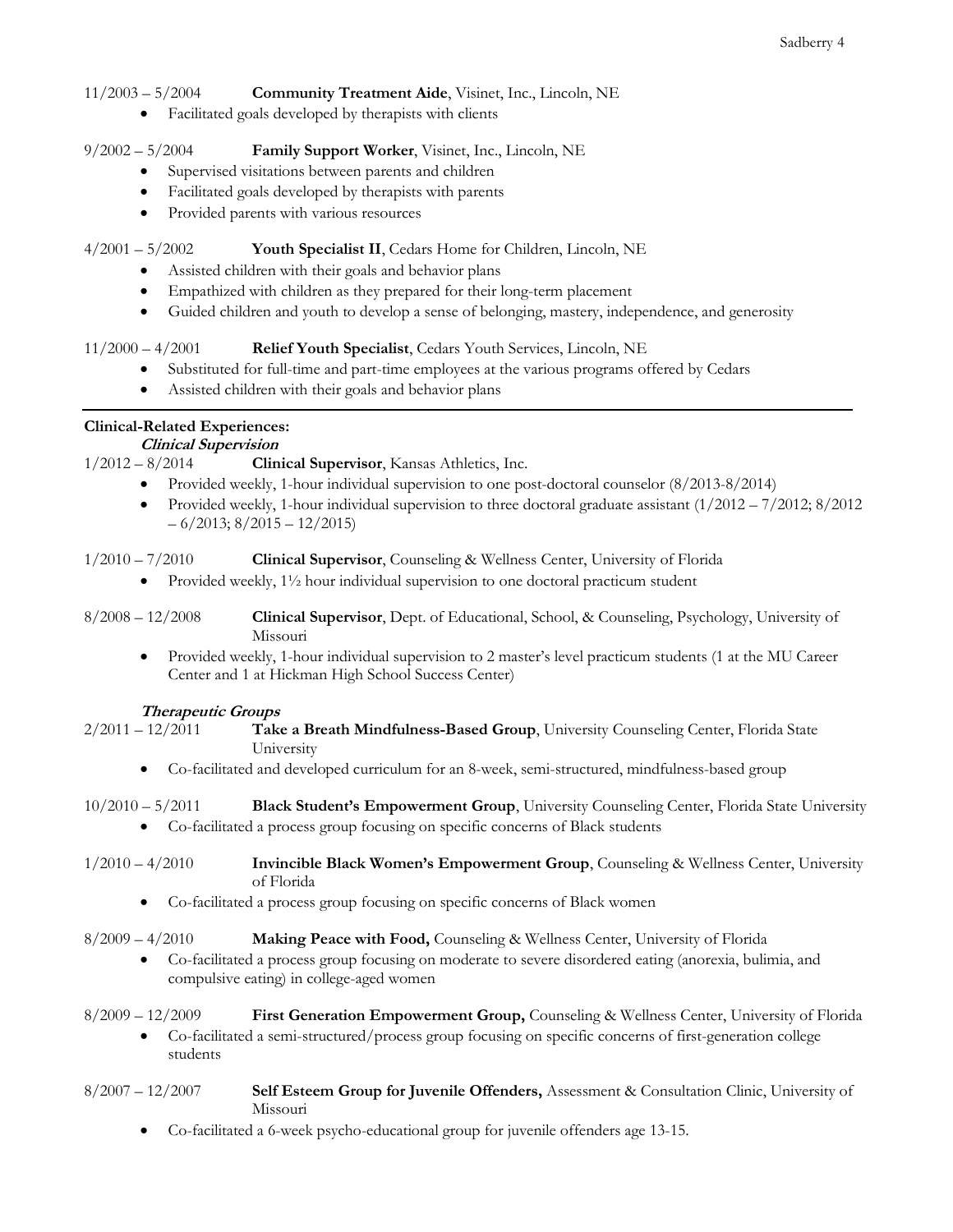### **Sport Psychology Experiences:**

1/2010 – 5/2010 **Mental Performance Consultant**, Lincoln University, Jefferson City, MO

- Consulted with coaches on incorporating psychological skills in team practice and understanding leadership techniques to improve team morale and cohesion
- 

1/2007 – 5/2009 **Sport Psychology Internship**, Lincoln University, Jefferson City, MO (Spring 2007, Fall 2007, Fall 2008, Spring 2009)

- Consulted with student-athletes and coaches on performance enhancement issues and life skills
- Provided individual and group mental skills training sessions
- Facilitated group yoga sessions

#### $3/2004 - 5/2004$ ;  $3/2003 - 5/2003$

#### **Sport Psychology Internship**, Southwest High School, Lincoln, NE

• Presented mental skills training techniques to the spring track team

#### **Teaching Experiences:**

| Teaching Experiences: |                                                                                                                                                    |
|-----------------------|----------------------------------------------------------------------------------------------------------------------------------------------------|
| $1/2020$ – present    | <b>Adjunct Instructor, Rehabilitation and Mental Health Counseling, University of South Florida</b>                                                |
| $\bullet$             | Diagnosis and Treatment of Psychopathology (RCS 6408) – Graduate course                                                                            |
| $8/2011 - 1/2012$     | <b>Adjunct Instructor, Sport Psychology, Argosy University Online</b>                                                                              |
| $\bullet$             | Psychopathology (SP6005) and Psychological Aspects of Athletic Injury (SP6493) – Graduate courses                                                  |
| $8/2008 - 8/2010$     | <b>Instructor, MU Direct Online Courses, University of Missouri</b>                                                                                |
| $\bullet$             | Fall 2008, Spring 2009, Summer 2009, Summer 2010 - Introduction to Educational Statistics (ESCP)<br>4170/7170); Undergraduate and graduate courses |
| $6/2008 - 7/2009$     | <b>Instructor,</b> Department of Psychology, Morehouse College, Atlanta, GA                                                                        |
| $\bullet$             | Summer 2008 & Summer 2009 - Introduction in Social Psychology (HPSY 303); Undergraduate course                                                     |
| $\bullet$             | Summer 2009 - Select Topic: Sports Psychology (HPSY 389); Undergraduate course                                                                     |
| $8/2008 - 12/2008$    | Instructor, Dept. of Educational, School, & Counseling Psychology, University of Missouri,<br>Columbia, MO                                         |
|                       |                                                                                                                                                    |

• African American Psychology (ESCP/BS 3100); Undergraduate course

| $1/2007 - 12/2007$ | Teaching Assistant, Dept. of Educational, School, & Counseling Psychology, University of |
|--------------------|------------------------------------------------------------------------------------------|
|                    | Missouri, Columbia, MO                                                                   |

- Assisted lead instructor in the delivery of information and grading homework for Quantitative Methods in Educational Research, ANOVA (ESCP 8620); graduate course in the Spring 2007 and Fall 2007
- Maintained regular office hours to provide direct assistance to students for questions and technology support for SAS and Bengalspace

### **Other Facilitation Experiences:**

| <b>Invited Speaker</b> |                                                                                                                                                                    |
|------------------------|--------------------------------------------------------------------------------------------------------------------------------------------------------------------|
| 7/2021                 | <b>Invited Speaker, Mental Health for Athletes, Camp Exposure DFW, Dallas TX</b>                                                                                   |
| 5/2021                 | <b>Invited Speaker,</b> Psychological Treatment of Ethnic Minorities, Dept. of Pediatrics &<br>Psychiatry, University of South Florida Health Department, Tampa FL |
| 2/2021                 | Invited Speaker, Let's Talk to Our Kids about Diversity, Tampa Prep Parents Alliance, Tampa<br>FL                                                                  |
| 1/2021                 | <b>Invited Speaker,</b> Diversity Walk: From Personal to Professional, Rehabilitation and Mental<br>Health Counseling, University of South Florida, Tampa FL       |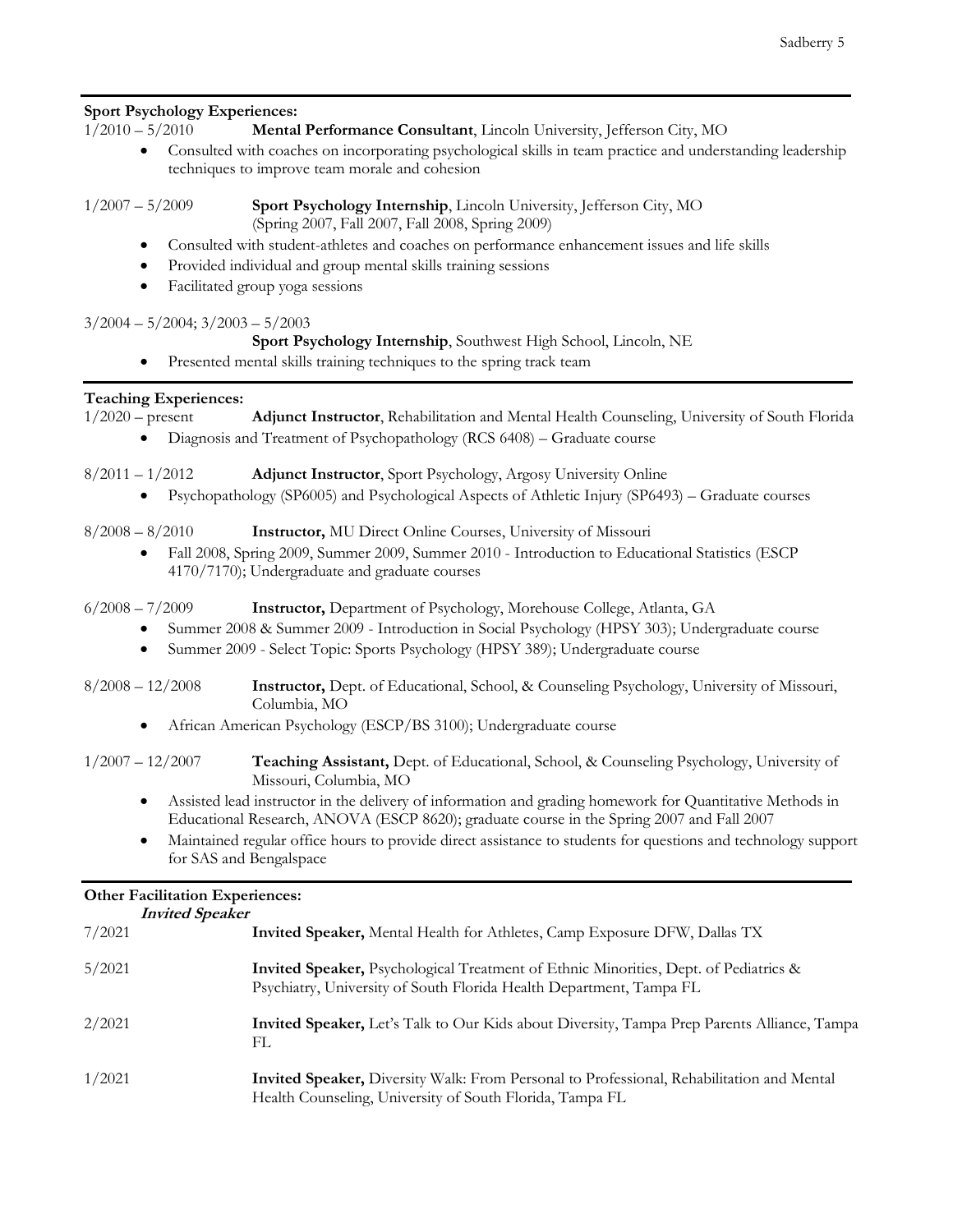| 11/2020           | Invited Speaker, Introduction to Sport Psychology, Great American Teach-In, SLAM! Tampa,<br>Tampa FL                                                                                                                                 |
|-------------------|--------------------------------------------------------------------------------------------------------------------------------------------------------------------------------------------------------------------------------------|
| 11/2020           | Invited Speaker, Managing Imposter Syndrome, The Institute for Leadership Studies,<br>University of Kansas, Lawrence KS                                                                                                              |
| 11/2020           | Invited Speaker, Improving Overall Wellness during Global Pandemic, The Office for Diversity<br>and Inclusion, University of Kansas, Lawrence KS                                                                                     |
| 10/2020           | Invited Speaker, Defining and Expressing Yourself in Professional Settings, The Institute for<br>Leadership Studies, University of Kansas, Lawrence KS                                                                               |
| 2/2020            | Invited Speaker, Understanding Diversity in Executive Coaching, The Leadership Development<br>Institute, Eckerd College, St. Petersburg FL                                                                                           |
| 11/2019           | Invited Speaker, Sport Psychology the Profession, Medical Science Club, Berkeley Prep High<br>School, Tampa FL                                                                                                                       |
| 6/2019            | Invited Speaker, Healthy and Unhealthy Relationships, Kansas City Chiefs Rookie Success Program,<br>Kansas City, MO                                                                                                                  |
| 6/2018            | Invited Speaker, Total Wellness and Mental Health, Kansas City Chiefs Rookie Success Program,<br>Kansas City, MO                                                                                                                     |
| 1/2018            | Guest Lecturer, Exercise and Prescription: Behavioral Change Motivation, University of Tampa                                                                                                                                         |
| 11/2017           | Invited Speaker, Non Discrimination, Kansas City Chiefs Rookie Success Program, Kansas City,<br><b>MO</b>                                                                                                                            |
| 11/2017           | Invited Speaker (Virtual), Student-Athlete Mental Health, Student Athletic Training Program,<br>University of Kansas                                                                                                                 |
| $9/2013 - 6/2017$ | Invited Speaker, Leadership and Mindfulness, Undergraduate and Honors Leadership Studies<br>Courses, University of Kansas, Lawrence, KS                                                                                              |
| $9/2016 - 6/2017$ | Invited Speaker, The Profession of Psychology, Introduction to Professional Counseling, University<br>of Missouri-Kansas City, Kansas City, MO                                                                                       |
| 4/2017            | Invited Speaker, Student-Athlete Mental Health: A Risk Management Perspective, Coaching<br>Seminar, Charlotte, NC                                                                                                                    |
| 3/2017            | Invited Speaker, The Field of Sport Psychology, Benedictine College, Atchinson, KS                                                                                                                                                   |
| 3/2017            | Invited Speaker, Student-Athlete Mental Health, Student Athletic Training Program, University<br>of Kansas                                                                                                                           |
| 3/2017            | Invited Speaker, Let's Talk about Mental Health and the Black Student-Athletes, RISE Group,<br>Kansas Athletics, Inc.                                                                                                                |
| 3/2017            | Invited Speaker, Understanding Mental Health Concerns of Black College Students, Black<br>Student Union, University of Kansas                                                                                                        |
| 3/2017            | Keynote Speaker, Taking the Lead: The Intersection of Advancing Pharmacy Practice and Sport Psychology,<br>Kansas Council of Health-System Pharmacy and Missouri Society of Health-System Pharmacists<br>Spring Meeting, Lawrence KS |
| 8/2016            | Invited Speaker, The Psychology Behind Wellness, Women's Wellness Soirce, Kansas City, MO                                                                                                                                            |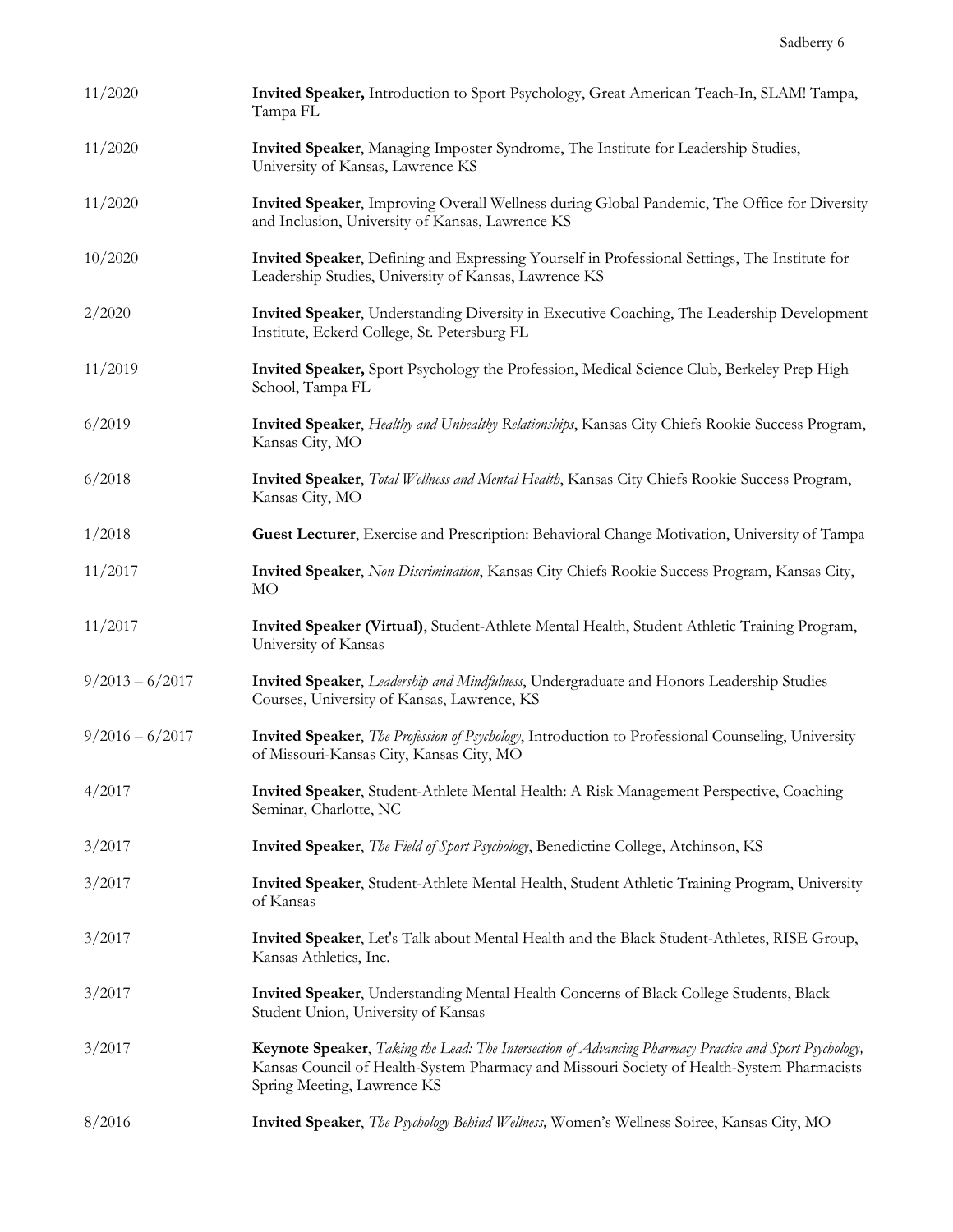9/2015 **Invited Speaker**, *Helping Coaches Address Body Image with Swimmers and Parents,* USA Swimming Women's Leadership Summit, Kansas City, MO

### **Invited Facilitator**

1/2012 – 6/2017 **Small Group Facilitator**, KU Leads Emergent Leadership Retreat, Kansas Athletics, Inc., Lawrence, KS

• Facilitate small group discussions and activities designed to assist student-athletes, who have been identified by their coaches as potential leaders, in developing the confidence and strength to become leaders on their team. The retreats are held twice an academic year

1/2009 **Small Group Facilitator**, Florida Opportunity Scholars Academy of Leadership Retreat, University of Florida, Gainesville, FL

• Facilitated small group discussions with Florida Opportunity Scholarship students who were learning how their strengths and passions can influence their ability to become leaders on campus and in the community

#### **Mentor/Tutor**

8/2017 – present **Selmon Mentoring Institute,** University of South Florida, Tampa, FL

• Provide mentoring to USF student-athletes who are interested in clinical psychology or sport psychology.

1/2008 – 5/2008 **Athletic Association Tutor,** Georgia Institute of Technology, Atlanta, GA

• Provided guidance to 3 student-athletes on study skills and tutored psychology courses (Introduction to Psychology, Social Psychology, and Abnormal Psychology).

### 1/2005 – 12/2005 **Pro-Active Study Hall Mentor/Tutor,** University of Missouri, Columbia, MO

- Oversaw the delivery of tutoring services for 3 student-athletes who experienced barriers to learning
- Provided instruction on time management skills, scheduling of classes, study habits and tutored various courses in a manner conducive to their learning styles while addressing their barriers to learning

### **Instructor**

5/2010 – 12/2011 **Yoga Instructor**, Florida State University Robert E. Leach Student Recreation Center, Tallahassee, FL

### **Research Experiences:**

### 8/2006 – 5/2008 **Graduate Research Assistant,** University of Missouri

- Assisted faculty advisor in conducting literature reviews, project organization and creation, and data collection for numerous research projects focusing on collegiate student-athletes
- Second author on an article submitted to peer reviewed journal
- Created numerous poster presentations for national conferences

1/2004 – 12/2005 **Research Team Member,** University of Missouri

- *Multicultural competency of sports psychologists and consultants* & *A meta-analysis of sports psychology journals for cultural inclusion*
- Collaborated with a research team on conducting a meta-analysis on sports psychology related journals
- Reviewed literature on multicultural issues in sports
- Developed case studies related to cultural issues within the sport context

### 1/2006 – 1/2007 **Secondary Investigator,** University of Missouri

- *Psychological and contextual correlates of alcohol use among college students: A multi-site investigation*
- Assisted in data collection for multisite investigation

### 8/2002 – 8/2004 **Primary Investigator,** University of Nebraska-Lincoln

- *Minority athletes' perceptions of themselves in a White majority sports environment*
- Conducted interviews with racial minority student-athletes in a White-majority environment
- Examined their perceptions of treatment as minority athletes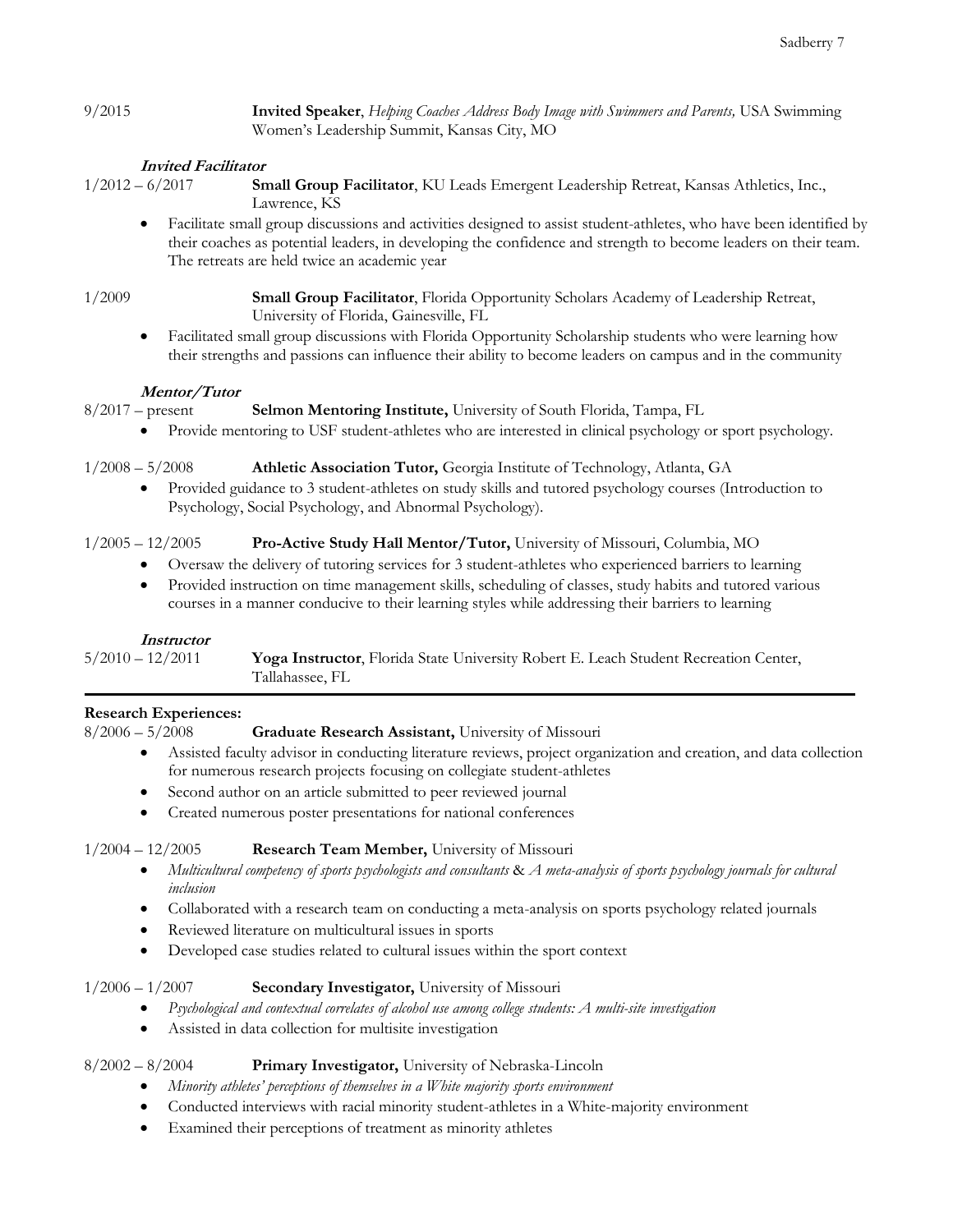1/2001 – 5/2003 **Undergraduate Research Assistant – McNair Research Project,** University of Nebraska-Lincoln

- *Emotional self-management and attentional focus training: Effects on psychosocial growth and psychophysiological reactivity in high risk adolescents*
- Assisted in the implementation of biofeedback training tools, such as relaxation and stress management programs, and Attention Deficit Hyperactivity Disorder related attention/concentration computer games

#### 9/2001 – 6/2002 **Undergraduate Research Assistant,** University of Nebraska-Lincoln

- *Mapping prejudice against Hispanics and Asians: A contemporary article and two new scales*
- Assisted in developing a prejudice scale for Hispanics and Asians
- Collected data and participated in the analysis of data using SPSS
- Assisted in the creation of poster presentation.

#### 9/2000 – 5/2001 **Undergraduate Research Assistant,** University of Nebraska-Lincoln

- *Acculturation and drinking expectancies in Mexican-Americans*
- Assisted graduate student with data collection and analysis of the data using SPSS
- Researched articles in library database for literature review and discussion sections

#### **Scholarly Publications:**

**Sadberry, S.** & Mobley, M. (2013). Sociocultural and mental health adjustment of Black student-athletes: Within-group differences and institutional setting. *Journal of Clinical Sport Psychology, 7.*

Cox, R.H., **Sadberry, S.,** McGuire, R.T., & McBride, A. (2009). Predicting student-athlete career situation awareness from college experiences. *Journal of Clinical Sports Psychology, 3*, 156-181.

#### **Scholarly Presentations:**

**Sadberry, S.** & Mobley, M. (2011, September). *Sociocultural and mental health adjustment of Black student-athletes: Within-group differences and institutional setting.* Poster session presented at the Association for Applied Sports Psychology Conference.

**Sadberry, S.**, Cox, R.H., McGuire, R.T., & Moran-Miller, K.E. (2007, October). *Predicting student-athlete academic performance from athlete identity, parents' education, study habits, and financial aid while controlling for gender, sport, and race.* Poster session presented at the Association for Applied Sports Psychology Conference.

#### **Grants:**

| 2011<br>Institute for HeartMath Education Sponsorship (\$1,375.04)<br>National Collegiate Athletic Association Graduate Research Grant (\$5,000)<br>2009 |                                                                                                                                                                                                                                                                            |
|----------------------------------------------------------------------------------------------------------------------------------------------------------|----------------------------------------------------------------------------------------------------------------------------------------------------------------------------------------------------------------------------------------------------------------------------|
| <b>Professional Service:</b><br>$2/2015 - 12/2015$                                                                                                       | Sexual Assault/Harassment Task Force, Kansas Athletics, Inc.<br>Consulted with athletics staff and campus community members to ensure the athletic department<br>was providing information and resources the student-athletes on sexual assault and harassment<br>concerns |
| $1/2012 - 12/2015$                                                                                                                                       | Gender Equity and Diversity Committee, Kansas Athletics, Inc.<br>Consulting with athletics staff and campus community members to develop the yearly diversity<br>trainings for student-athletes and athletics staff members                                                |
| $1/2012 - 12/2015$                                                                                                                                       | Alcohol and Drug Education Committee, Kansas Athletics, Inc.<br>Consulting with athletics staff members to develop the yearly substance use education training<br>for the student-athletes                                                                                 |
| $1/2012 - 12/2015$                                                                                                                                       | <b>Student-Athlete Welfare Committee, Kansas Athletics, Inc.</b><br>Consulting with athletics staff members to improve the services offered to student-athletes to<br>ensure their development                                                                             |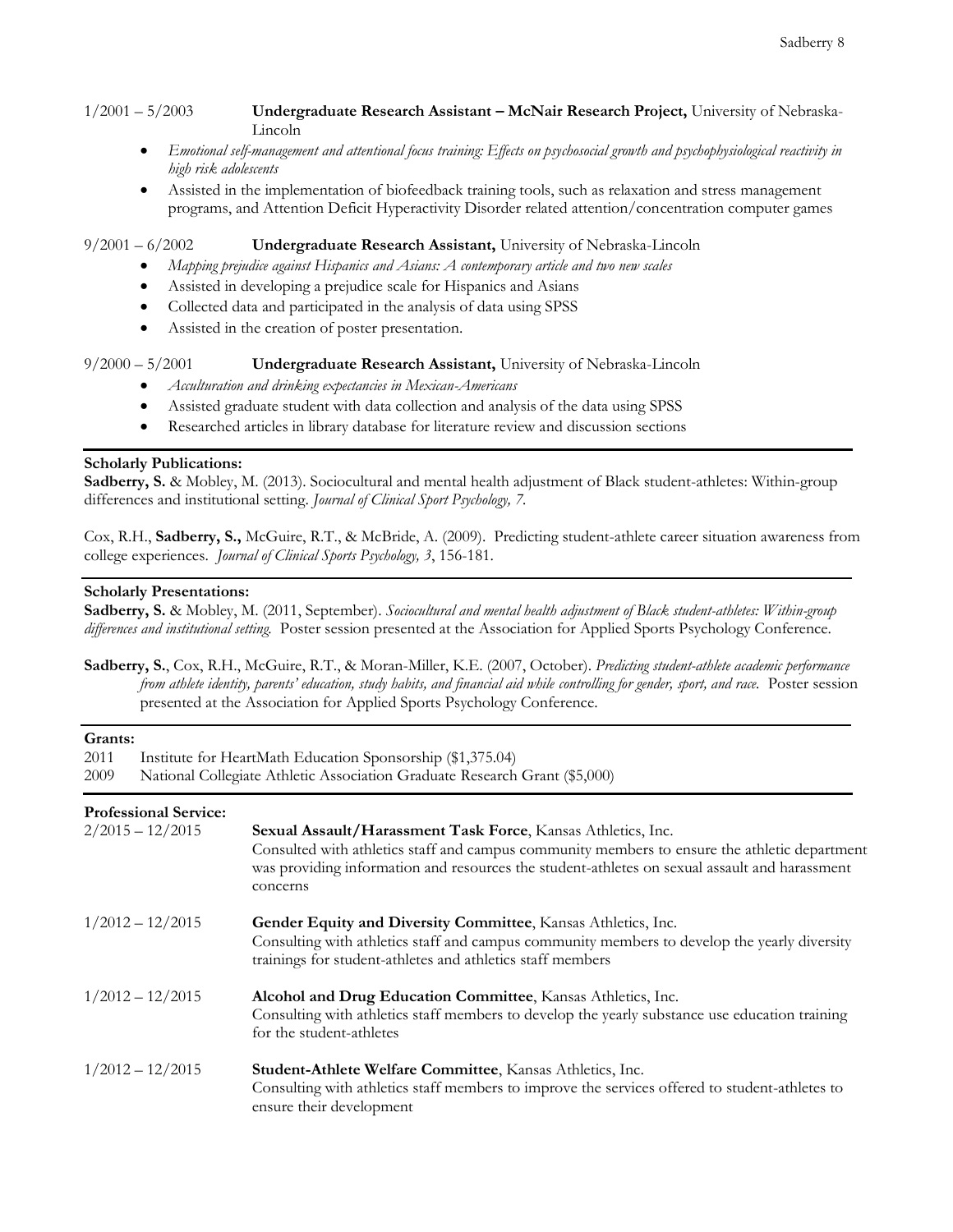| $1/2012 - 12/2015$ | Personal Safety and Responsible Social Behavior Committee, Kansas Athletics, Inc.<br>Consulted with athletics staff members to monitor efforts to help student-athletes make healthy<br>choices and stay safe on the campus and in the neighboring community. This included utilizing a<br>program called Locker Talks to provide sexual assault awareness information and the<br>development of a communication action plan in case of a serious emergency such as a natural<br>disaster |
|--------------------|-------------------------------------------------------------------------------------------------------------------------------------------------------------------------------------------------------------------------------------------------------------------------------------------------------------------------------------------------------------------------------------------------------------------------------------------------------------------------------------------|
| $1/2012 - 7/2014$  | Drug Education/Testing Committee, Kansas Athletics, Inc.<br>Collaborating with athletics staff on the implementation of the Drug Policy for when student-<br>athletes fail drug testing. Providing the mandated substance use assessment and/or counseling as<br>part of the Protect Your Talent program                                                                                                                                                                                  |
| $8/2010 - 1/2012$  | <b>REACH Committee</b> , University Counseling Center, Florida State University<br>Organized and facilitated outreaches to enhance the wellness and retention of underrepresented<br>students; collaborated with university-wide departments on marketing and presentations to<br>decrease mental health stigmas and improve accessibility of services for minority students                                                                                                              |
| $8/2010 - 1/2012$  | <b>Outreach Committee</b> , University Counseling Center, Florida State University<br>Developed and facilitated outreach presentations to faculty, staff, and students about counseling<br>services and provided psychological interventions; organized Stress Buster Event; and<br>collaborated with university departments to improve the wellness of students                                                                                                                          |
| $8/2010 - 1/2012$  | <b>Quality Assurance Committee, University Counseling Center, Florida State University</b><br>Consulted with staff members to improve the effectiveness of counseling services                                                                                                                                                                                                                                                                                                            |
| $8/2010 - 1/2012$  | Eating Disorders Team, University Counseling Center, Florida State University<br>Consulted with physicians, psychiatrists, nutritionist/dieticians, and other mental health<br>providers about the services provided to individuals with eating disorders                                                                                                                                                                                                                                 |
| $8/2010 - 2/2011$  | Public Safety Committee, University Counseling Center, Florida State University<br>Consulted with university-wide staff members to ensure the safety of college students                                                                                                                                                                                                                                                                                                                  |
| $1/2010 - 8/2010$  | Florida Opportunity Scholars, Division of Student Affairs, University of Florida<br>Served as a mental health consultant to the Florida Opportunity Scholarship's development and<br>implementation of workshops for their scholars. This scholarship ensures first generation college<br>student who meet economic criteria will not have to work or borrow to attend the University in<br>Florida                                                                                       |
| $8/2009 - 8/2010$  | <b>ASPIRE</b> , Counseling & Wellness Center, University of Florida<br>Participated in activities to enhance the program which targets African-American students,<br>Hispanic students, and first generation college students' academic success and retention                                                                                                                                                                                                                             |
| $1/2010 - 5/2010$  | Multicultural Counseling Committee, Counseling & Wellness Center, University of Florida<br>Addressed multicultural concerns within the center in terms of administration of services,<br>training, and clinician competencies, as well as facilitating outreach in the campus community<br>with other center clinicians                                                                                                                                                                   |
| $8/2009 - 5/2010$  | University Athletic Association Work Group, Counseling & Wellness Center, University of<br>Florida<br>Discussed with other clinicians aspects of the liaison between the Counseling & Wellness Center<br>and the University Athletic Association; provided direct clinical services to student-athletes;<br>facilitated outreach presentations to the various athletic teams; consulted with the group on<br>clinical and professional issues                                             |